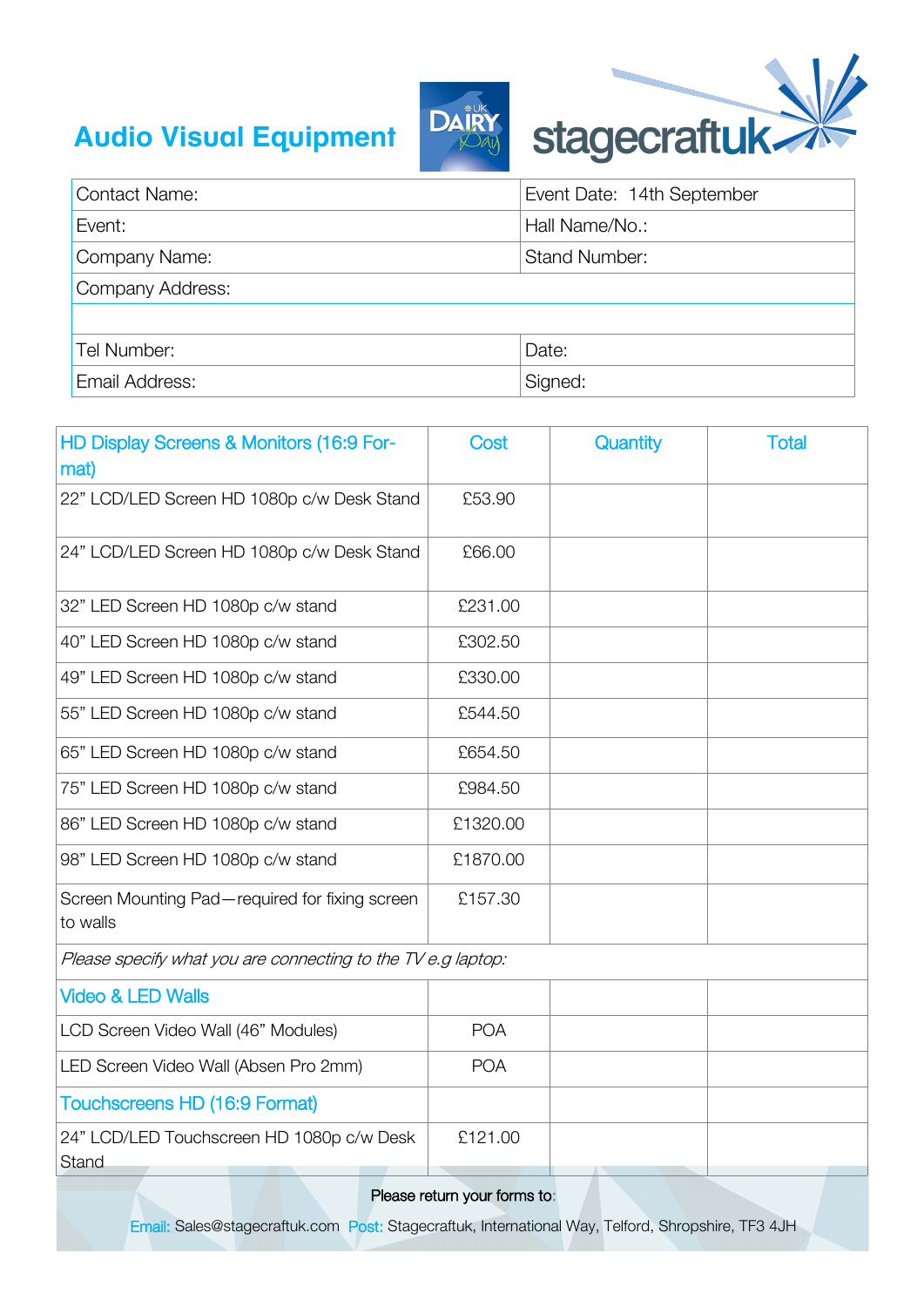## **Audio Visual Equipment**



| 32" LED Touchscreen HD 1080p c/w stand                                                                                              | £412.50    |          |              |
|-------------------------------------------------------------------------------------------------------------------------------------|------------|----------|--------------|
| 40" LED Touchscreen HD 1080p c/w stand                                                                                              | £632.50    |          |              |
| 55" LED Touchscreen HD 1080p c/w stand                                                                                              | £962.50    |          |              |
| 65" LED Touchscreen HD 1080p c/w stand                                                                                              | £1182.50   |          |              |
| 85" LED Touchscreen HD 1080p c/w stand                                                                                              | £2942.50   |          |              |
| <b>Screen Accessories</b>                                                                                                           | Cost       | Quantity | <b>Total</b> |
| <b>DVD Player</b>                                                                                                                   | £22.00     |          |              |
| <b>Blu-ray Player</b>                                                                                                               | £44.00     |          |              |
| HD Media Player (USB/SD)                                                                                                            | £38.50     |          |              |
| Unicol Parabella Stand                                                                                                              | £82.50     |          |              |
| Unicol Glass Shelf for Parabella Stand                                                                                              | £16.50     |          |              |
| Custom Screen Stand Contact us with your requirements                                                                               | <b>POA</b> |          |              |
| I.T                                                                                                                                 |            |          |              |
| Laptop i7<br>Windows 10, Office 365                                                                                                 | £159.50    |          |              |
| Apple MacBook Pro 15"                                                                                                               | £330.00    |          |              |
| Apple iPad (from)                                                                                                                   | £93.50     |          |              |
| Colour A4 Desktop Printer                                                                                                           | £154.00    |          |              |
| Desktop PC Speakers                                                                                                                 | £27.50     |          |              |
| <b>LCD/LED Projectors</b>                                                                                                           |            |          |              |
| We stock a large range of LCD & LED projectors,<br>screens and mounts. Please contact us with<br>your requirements for a quotation. | <b>POA</b> |          |              |
| <b>Audio</b>                                                                                                                        |            |          |              |
| PA System-2 Speakers, mixer, amp                                                                                                    | £236.50    |          |              |
| PA System - 4 Speakers, mixer, amp                                                                                                  | £313.50    |          |              |
| Lapel Radio Mic Channel                                                                                                             | £132.00    |          |              |
| Headset Radio Mic Channel                                                                                                           | £132.00    |          |              |
| Handheld Radio Mic Channel                                                                                                          | £132.00    |          |              |
| Cabled Switched Mic c/w Stand                                                                                                       | £22.00     |          |              |
| We Carry a huge range of specialist audio equip-<br>ment, please contact us with your requirements<br>for a quotation               | <b>POA</b> |          |              |

## Please return your forms to:

Email: Sales@stagecraftuk.com Post: Stagecraftuk, International Way, Telford, Shropshire, TF3 4JH Fax: 01952 281553 Tel: 01952 281600